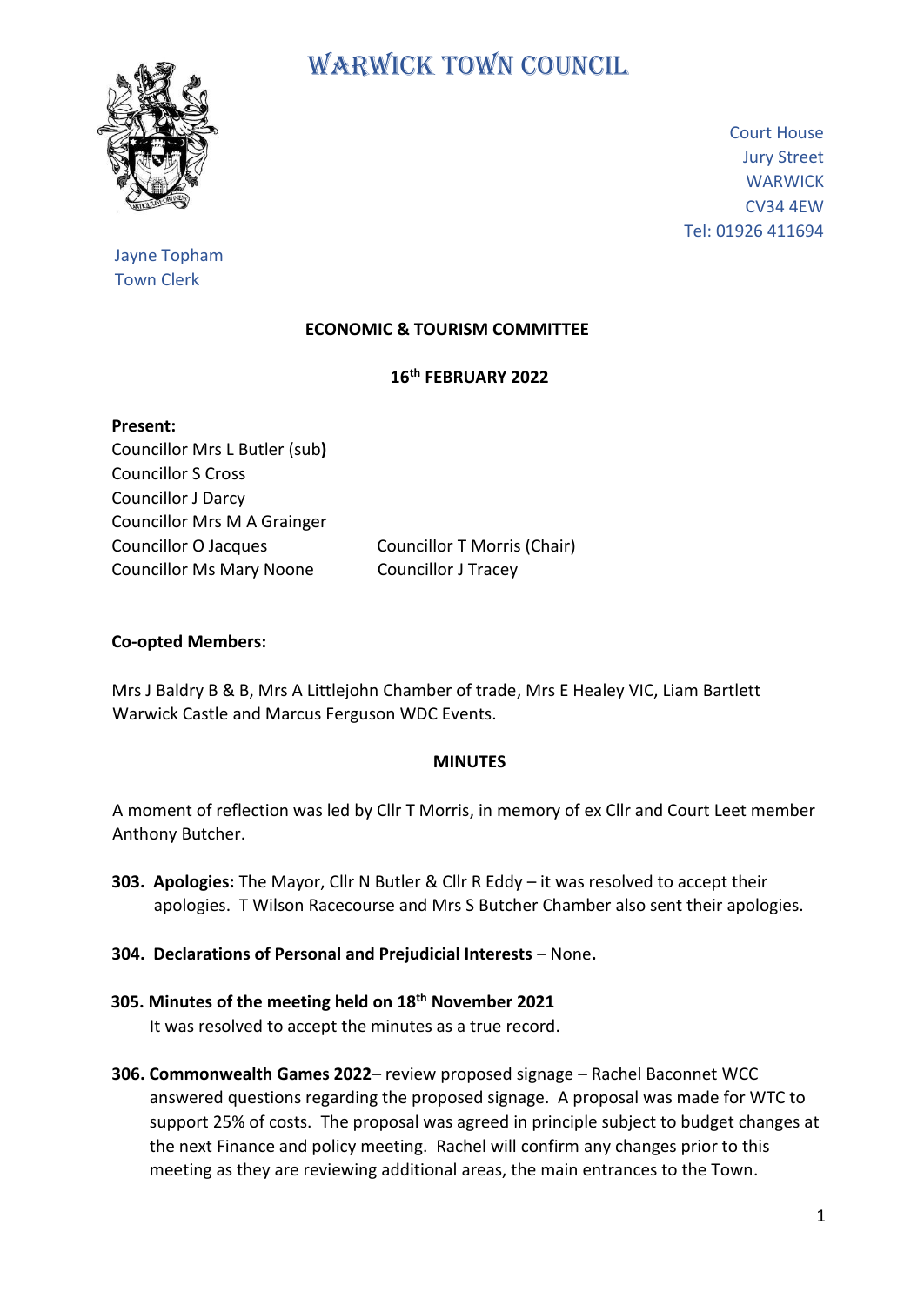The Town Clerk raised the fact that the Commonwealth planning team were using the focus of Women in sport due to the cycle race.

Cllr L Bartlett WDC advised:

- Street Dressing orders being placed imminently for all 4 towns
- Confirm that start/finish of the Road Race is now on Myton Rd/Myton Fields and not in St Nicholas Park. The designated walking route from Warwick Station to Myton Fields for ticketed spectators is Coventry Rd, Broad St, Emscote Rd, St Nicholas Park, across Charter Bridge and int Myton Fields.
- Roll out of B2022 training for tourism attractions and local retailers to make sure that staff are suitably up to speed on Games related information - contact Jo Randall in WDC if you want more detail
- "Public Drop in" sessions first takes place Fri  $18<sup>th</sup>$  Feb at Pump Rooms, then  $12<sup>th</sup>$  March (Warwick), 7<sup>th</sup> April (Leamington), 1<sup>st</sup> May (Warwick)– aimed at raising awareness of the Games rather than specific issues from residents. There will then be other more formal sessions attended by B2022, Police, local authorities, Transport for West Mids – March and May/June – to give businesses and stakeholders chance to raise questions of all these agencies. Dates and venues to be confirmed shortly.
- Work ongoing by WCC and WDC to map the impact of the Road Race route who is going to be impacted and how it can be mitigated. All queries directed to B2022 Contact Centre
- 27<sup>th</sup> April (5 6pm) Follow up virtual joint briefing for all local Councillors WTC, WDC, WCC – invite to follow
- **307. Clean Air Warwick –** Cllr N Murphy was not available to report.

## **308. Chamber of Trade**

 **#Buy in2 Warwick –** update.

 **PR Campaign –** Update on campaign**.**

 **Recovery Grant funding –** update

 Mrs A Littlejohn sent a review of PR activity – report attached (appendix 1) Town break trail is about to be launched made possible from grant recovery funding. Guy of Warwick trail is due to be completed by the end of March 2022.

A full report of the year will be provided at the April meeting.

TSB shop, which is empty, is being used to exhibit.

 The event - Pub in the park is providing data regarding attendees which will be of interest to this committee.

#### **309. Visitor Information Centre** Mrs L Healey's report was received and seen to be positive.

The VIC is open again on Sundays.

- **310. Wayfinding project and grant –** Town Clerk advised that the project was pending and there was nothing to report at this stage.
- **311. Warwick Railway Station refurbishment –** Town Clerk advised that repainting had started. A new café was open, and the proposed changes were due to be completed by